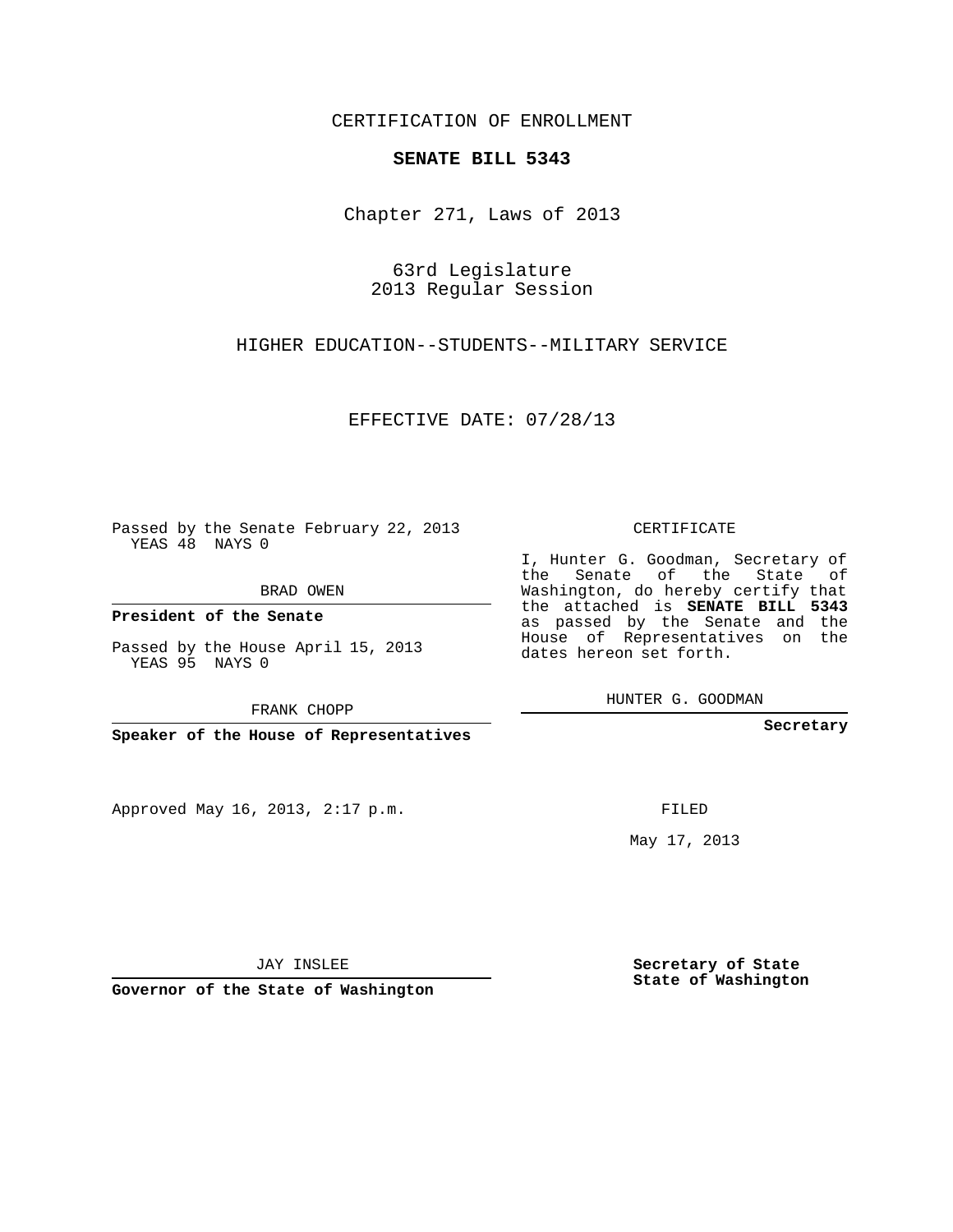## **SENATE BILL 5343** \_\_\_\_\_\_\_\_\_\_\_\_\_\_\_\_\_\_\_\_\_\_\_\_\_\_\_\_\_\_\_\_\_\_\_\_\_\_\_\_\_\_\_\_\_

\_\_\_\_\_\_\_\_\_\_\_\_\_\_\_\_\_\_\_\_\_\_\_\_\_\_\_\_\_\_\_\_\_\_\_\_\_\_\_\_\_\_\_\_\_

Passed Legislature - 2013 Regular Session

**State of Washington 63rd Legislature 2013 Regular Session**

**By** Senators Bailey, Rivers, Hobbs, Kline, Mullet, Fain, Frockt, Billig, Shin, Tom, Conway, and Roach; by request of Washington State Bar Association

Read first time 01/28/13. Referred to Committee on Higher Education.

 AN ACT Relating to the rights of higher education students involved in military service; and amending RCW 28B.10.270.

BE IT ENACTED BY THE LEGISLATURE OF THE STATE OF WASHINGTON:

 **Sec. 1.** RCW 28B.10.270 and 2004 c 161 s 1 are each amended to read as follows:

 (1) A member of the Washington national guard or any other military reserve component who is a student at an institution of higher education and who is ordered for a period exceeding thirty days to either active state service, as defined in RCW 38.04.010, or to federal active military service has the following rights:

 (a) With regard to courses in which the person is enrolled, the person may:

 (i) Withdraw from one or more courses for which tuition and fees have been paid that are attributable to the courses. The tuition and fees must be credited to the person's account at the institution. Any refunds are subject to the requirements of the state or federal financial aid programs of origination. In such a case, the student shall not receive credit for the courses and shall not receive a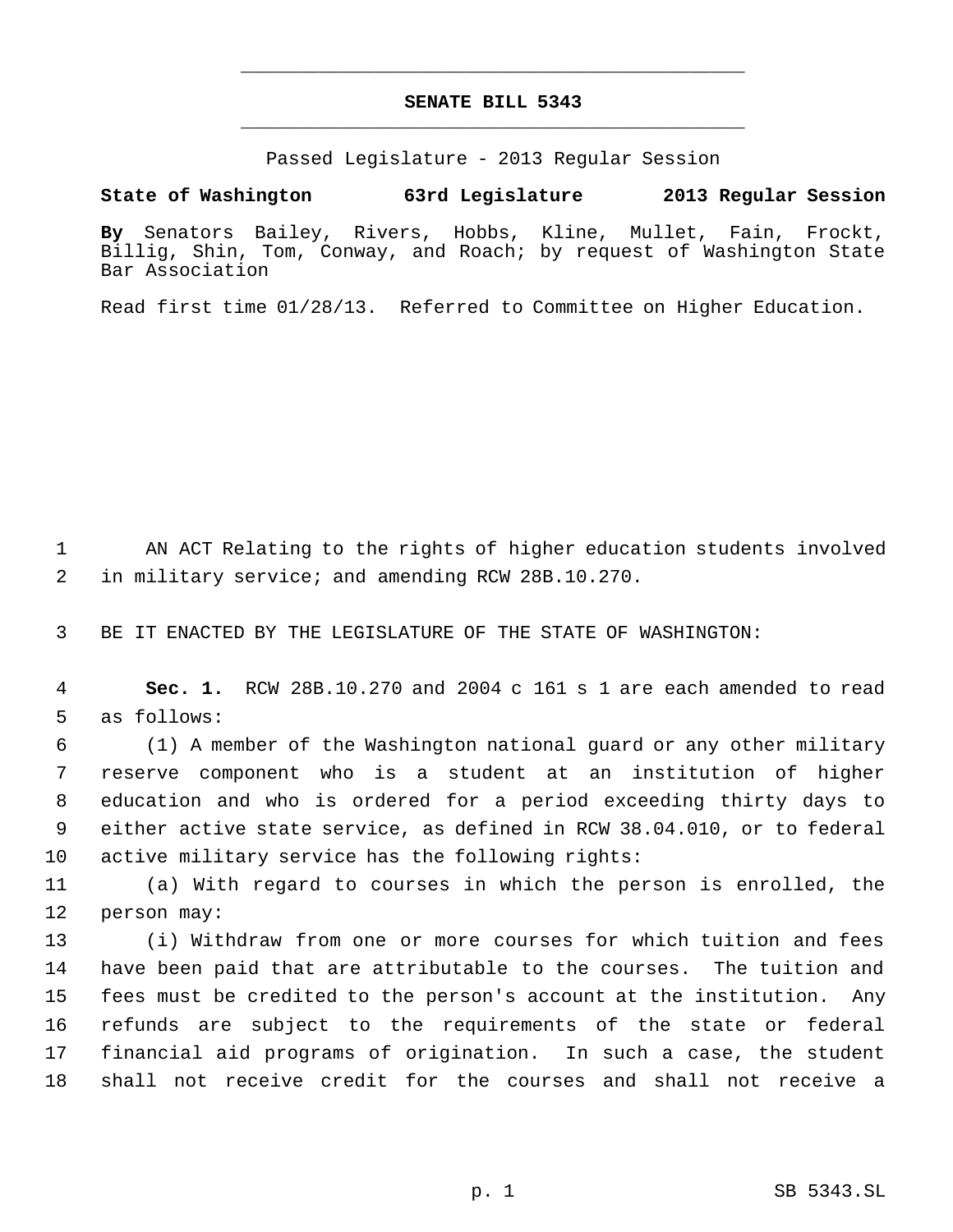failing grade, an incomplete, or other negative annotation on the student's record, and the student's grade point average shall not be altered or affected in any manner because of action under this item;

 (ii) Be given a grade of incomplete and be allowed to complete the course upon release from active duty under the institution's standard practice for completion of incompletes; or

 (iii) Continue and complete the course for full credit. Class sessions the student misses due to performance of state or federal active military service must be counted as excused absences and must not be used in any way to adversely impact the student's grade or standing in the class. Any student who selects this option is not, however, automatically excused from completing assignments due during the period the student is performing state or federal active military service. A letter grade or a grade of pass must only be awarded if, in the opinion of the faculty member teaching the course, the student has completed sufficient work and has demonstrated sufficient progress toward meeting course requirements to justify the grade;

 (b) To receive a refund of amounts paid for room, board, and fees attributable to the time period during which the student was serving in state or federal active military service and did not use the facilities or services for which the amounts were paid. Any refund of room, board, and fees is subject to the requirements of the state or federal financial aid programs of origination; and

 (c) If the student chooses to withdraw, the student has the right to be readmitted and enrolled as a student at the institution, without penalty or redetermination of admission eligibility, within one year following release from the state or federal active military service.

28 (2)(a) A member of the Washington national guard or any other military reserve or guard component who is a student at an institution of higher education and who is ordered for a period of thirty days or less to either active or inactive state or federal service and as a 32 result of that service or follow-up medical treatment for injury incurred during that service misses any class, test, examination, laboratory, or class day on which a written or oral assignment is due, 35 or other event upon which a course grade or evaluation is based, is entitled to make up the class, test, examination, laboratory, presentation, or event without prejudice to the final course grade or